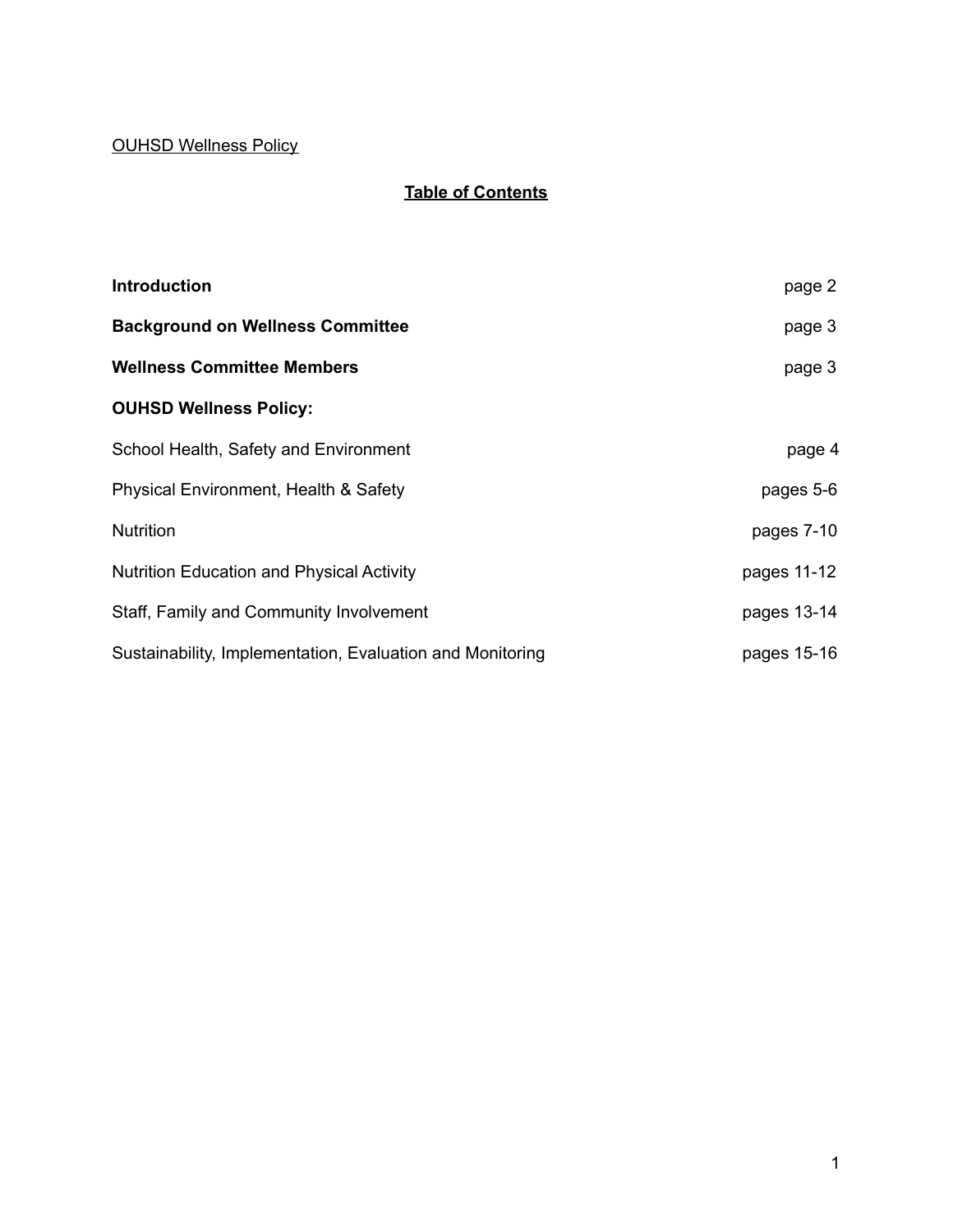#### **Introduction to the Oxnard Union High School District Wellness Policy**

Oxnard Union High School District is committed to the optimal development of every student. The District believes that for students to have the opportunity to achieve personal, academic, developmental, and social success, we need to create positive, safe, and health-promoting learning environments at every level, in every setting, throughout the school year.

Therefore, this policy outlines the District's approach to ensuring environments and opportunities for all students to practice healthy lifestyles through improved nutrition, physical activity and social-emotional development. This wellness policy establishes goals and procedures to ensure that:

- OUHSD will engage stakeholders including, but not limited to: students, parents, teachers, nutrition service professionals, school health professionals, the Board of Education, school administrators, physical education teachers, and other interested community members in developing, implementing, monitoring and reviewing district-wide nutrition, health, wellness and physical activity policies.
- Students receive quality nutrition education that helps them develop lifelong, healthy eating behaviors.
- Students have opportunities, support, and encouragement to be physically active on a regular basis.
- Student wellness liaisons will collaborate with student groups and site/district staff to review and promote social emotional, mental health, and overall wellness resources and events on campus.
- Foods and beverages sold or served at school starting at midnight and up to one half hour after the school day, including fundraisers, will meet the state and federal nutrition regulations that pertain to Nutrition Services (Healthy Hunger Free Kids Act 2010).
- Qualified child nutrition professionals will provide students with access to a variety of affordable, nutritious, and appealing foods that meet the health and nutrition needs of students. School sites will provide a clean, safe and pleasant setting in which to enjoy the meals, including adequate time (at least 20 minutes) and seating for all students to eat.
- The schools' nutrition education and physical education programs shall be consistent with the expectations established in the state's curriculum frameworks in content standards and, as appropriate, shall be integrated into other academic subjects.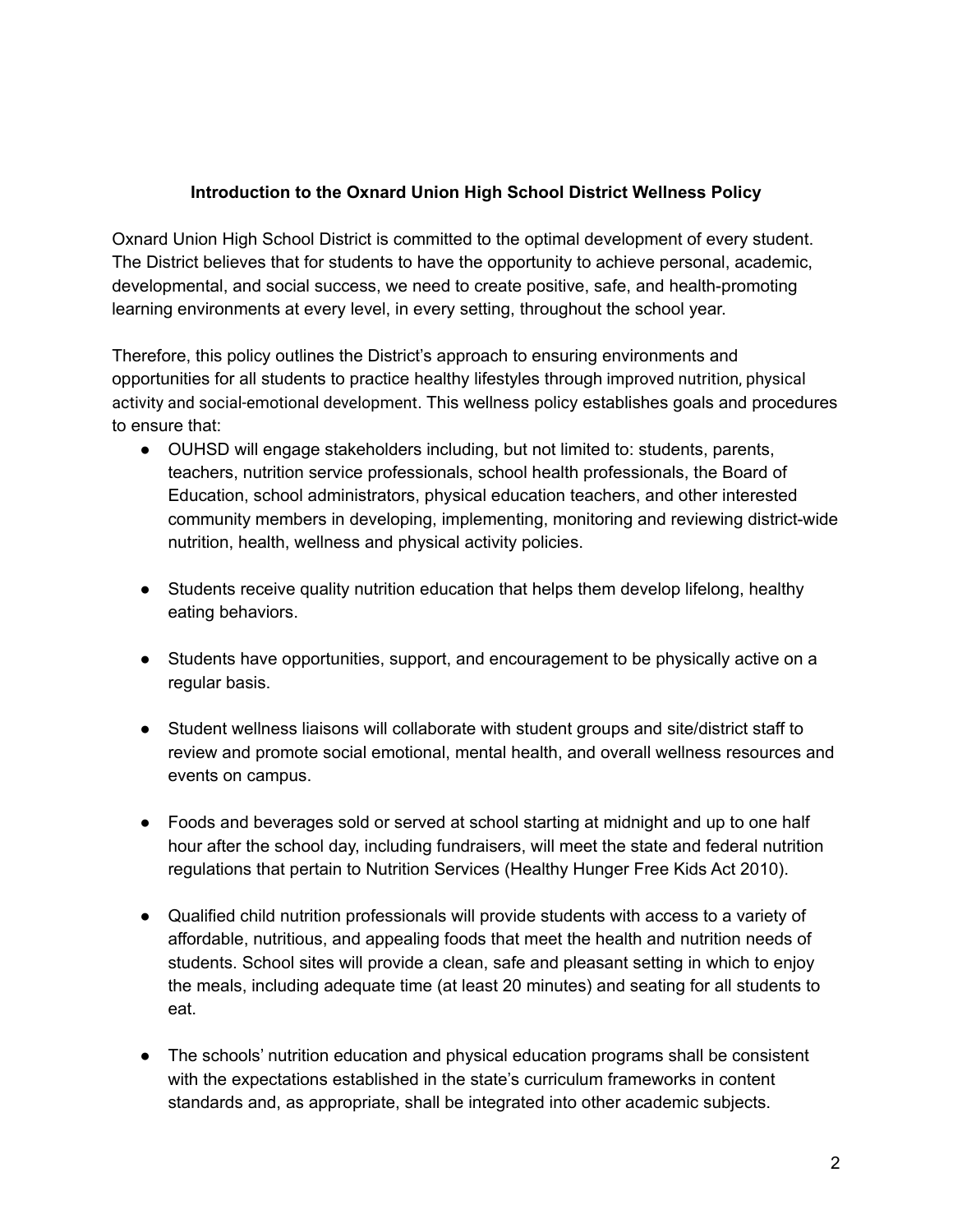This policy applies to all students, staff, and schools in the District.

#### **Background on the Wellness Policy Committee**

Under the Healthy Hunger-Free Kids Act (HHFKA) of 2010, including the final 2016 ruling, the federal government reauthorized child nutrition programs in school districts nationwide, and included a section that specifically addresses Local School Wellness Policies. The objectives of the HHFKA include enhancing existing Local School Wellness policy requirements by strengthening implementation and assessment of the policies, and expanding public input in both wellness policy development and reporting.

As a result of the new regulations, OUHSD began the process of updating its existing Wellness Policy. As with the previous policy, OUHSD formed a Wellness Policy Committee. The committee was composed of community and district stakeholders. The task of this committee was to update the existing Wellness Policy by incorporating new federal and state objectives.

The overarching goal of the Wellness Policy Committee is to promote health and wellness, and to convey positive, consistent messages to all District students in accordance with current law. Our goal is to support students and enable them to achieve more by learning healthy behaviors that will benefit them for the rest of their lives.

#### **2021-2022 Wellness Policy Committee Members**

Alyssa Ribaya, Wellness Committee Co-Chair, Director of Nutrition Services, OUHSD Freda Rossi, Wellness Committee Co-Chair, Director of Wellness & Inclusion, OUHSD Samantha Cade-Mnisi, Program Coordinator, HealthCorps Diane Garcia, Nurse, Health Services, Rio Mesa High School Hilda Gomez, Compensatory Parent Liaison, Compensatory Education Claudia Grafenstein, Teacher, Science/Physical Education, Adolfo Camarillo High School Maricruz Hernandez, Principal, Oxnard Middle College High School Anna Litz, Farm to School Consultant, Student Support Services Shannon Houston Scott, Director, Student Support Services Darlene Hooks, Cafeteria Manager, Oxnard High School Elizabeth Tobias, Student Intervention Specialist, Condor High School Tom Voshell, Teacher, Physical Education, Channel Islands High School Carrie Wolfe, TUPE/PBIS Coordinator, Student Support Services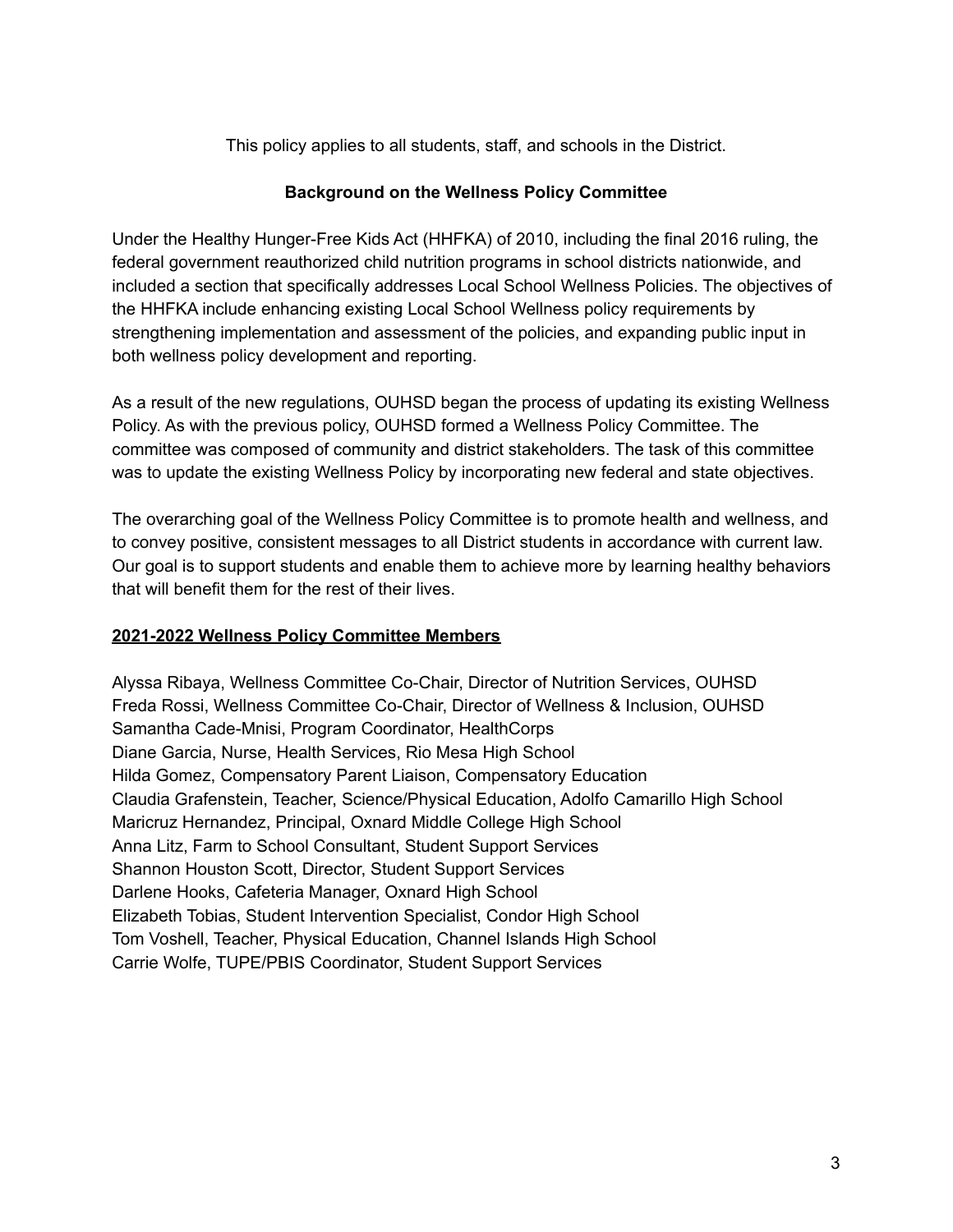### **Oxnard Union High School District Wellness Policy**

#### **School Health, Safety, and Environment**

OUHSD believes all students should be educated in learning environments that are safe, drug free, and conducive to learning. OUHSD believes schools play a critical role in promoting healthy and safe behaviors that encourage students to establish lifelong healthy habits. Improving student health and safety increases students' capacity to learn, reduces absenteeism, and improves physical fitness and mental alertness.

OUHSD will continue to provide and promote a safe environment during the school day and during all school related functions.

• The Superintendent or designee shall encourage parents/guardians, students, food service employees, physical education teachers, school health professionals, Board members, school administrators, and members of the public to participate in the development, implementation, and periodic review and update of the District's student wellness policy.

• To fulfill this requirement, the Superintendent or designee shall appoint a district wellness committee whose membership shall include representatives of these groups. He/she also may invite participation of other groups or individuals, such as health educators, curriculum directors, counselors, before-and after-school program staff, health practitioners.

• The district wellness committee shall advise the district on health-related issues, activities, policies, and programs through the development of specific school site wellness councils. The district wellness committee and the school site wellness councils will work together to plan, implement and evaluate activities that promote and sustain the wellness policy goals within the school community.

• In order to ensure that students have access to comprehensive health services, the district may provide access to health services.

• The Board recognizes that a safe, positive school environment is also conducive to students' physical and mental health, and thus prohibits bullying and harassment of all students, including bullying on the basis of weight or health condition. Schools will promote through ASB "anti-bullying", "anti-drug" week, and digital citizenship in an ongoing effort to promote positive behavior and encourage healthy choices.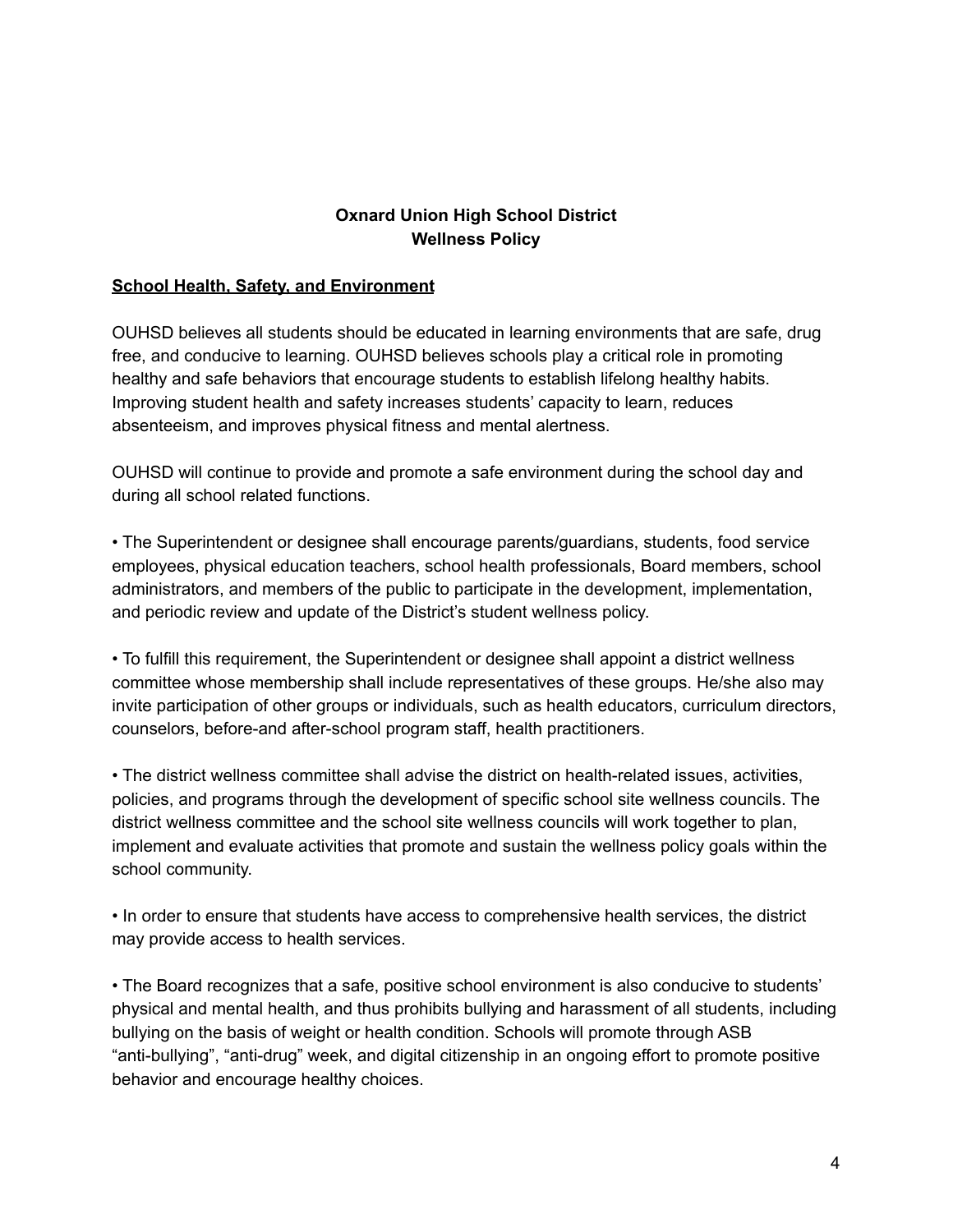• The Superintendent or designee shall encourage school organizations to use healthy food items or non-food items for fund-raising purposes. He/she also shall encourage school staff to avoid the use of non-nutritious food as a reward for students' academic performance, accomplishments, or classroom behavior.

## **Health & Safety**

### 1.Physical Environment

- District safety committees are formed to address specific school site concerns ensuring compliance with emergency procedures.
- Annual updated emergency plans are provided through annual school site safety plans submitted each October.
- Students will be taught campus safety rules. Infractions will be referred to the appropriate school employee promptly.
- School sites will monitor grounds/equipment and refer potential hazards for repair with the OPRA system promptly.
- Staff will be informed of and follow district safety regulations.
- School sites will promote a drug-and substance-free environment and will encourage making healthy choices at home and at school.
- School sites will enforce an "anti-bullying" policy and encourage social tolerance and respect for others.
- First Aid kits are made available through the health office and within each classroom at school sites.
- Emergency preparedness supplies will be made available at each school site in the case of disasters. School site nurses inventory items and restock as necessary.
- Annual "drug free" awareness training is provided to all students within the 9th grade curriculum.

## 2. Social/Psychological Health

- School sites will have a protocol in place for detection and referral of students who have potential for harm to self or others.
- In order to ensure that students have access to comprehensive health services and mental health services, the District will provide access or referrals to health services and mental health services at, or near, District school and/or may provide referrals to community resources through school site nurses, counselors, and student intervention specialists.

## 3. Health Services

- The Health Services program is a critical means to improving both education performance and well-being of the students.
- Health Services staff shall be fully supportive of Wellness Policy regulations and promotion of health and wellness activities.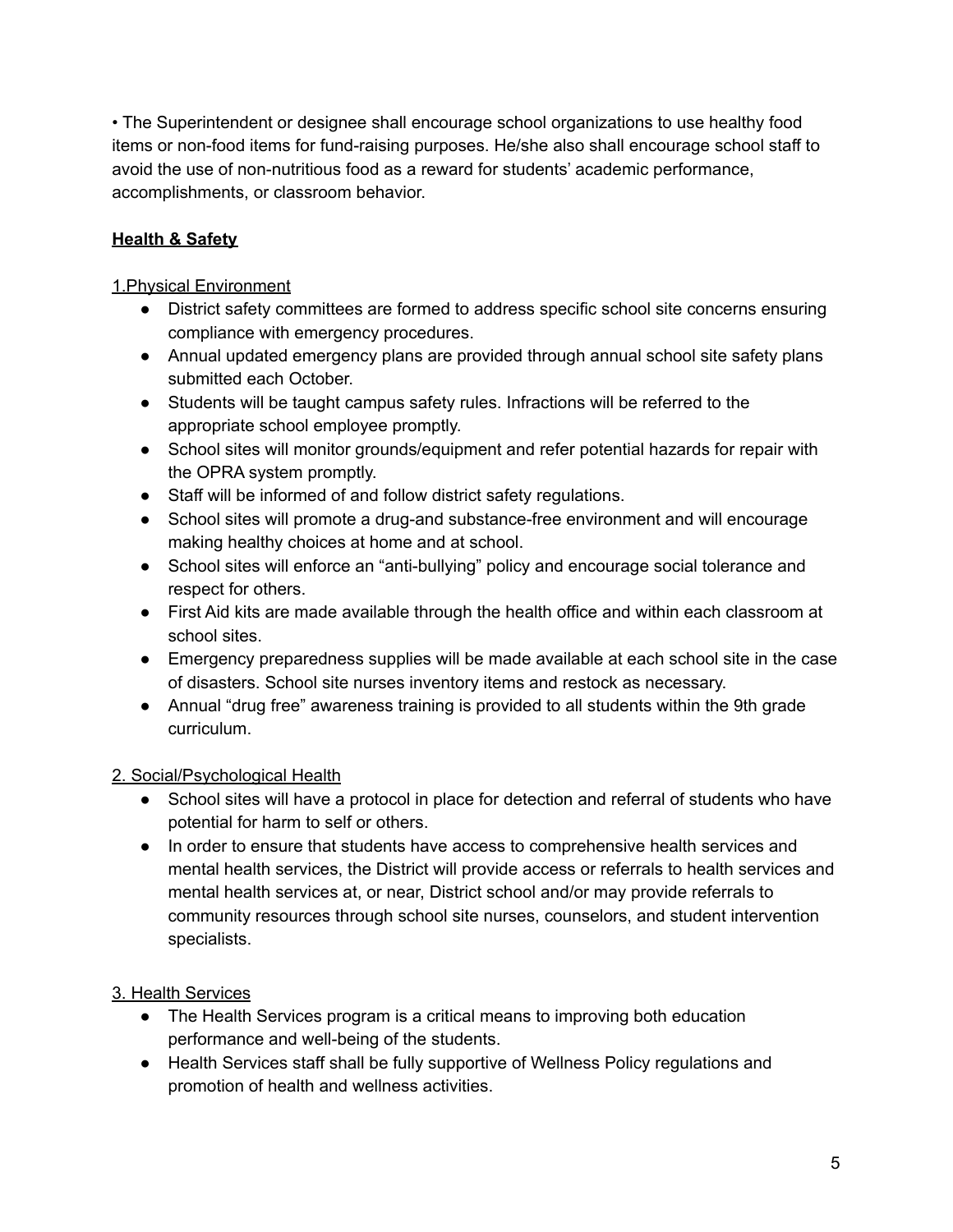- Health Services will promote attendance by communicable disease surveillance, encouraging healthy habits, and injury prevention.
- Health Services will provide local community resources for health care, health insurance, and health education, including low-and no-cost resources to students, their families, and staff.
- District Nurses (or designee) will provide information on nutrition, respiratory management, disease prevention and detection, vape and tobacco cessation, emotional wellness, and other health and wellness opportunities to students and staff.

## 4. Health Education

OUHSD will encourage health education to students designed to motivate and help students maintain and improve their health, prevent disease and avoid health-related risk behaviors.

- District staff will use a health education curriculum consistent with state standards for health education.
- Schools will be encouraged to provide education events to support and teach healthy choices through the classrooms, school assemblies, and peer to peer education.
- School assemblies will incorporate health and wellness awareness through quest speakers, health fairs for students, as well as the community and families.

## **Nutrition**

## 1. Nutrition Services

Oxnard Union High School District (OUHSD) is committed to serving healthy meals to children, with plenty of fruits, vegetables, whole grains, and fat-free and low-fat milk. Meals will be moderate in sodium, low in saturated fat, low in sugar, and have zero grams trans fat per serving (as verified by Product Specifications). The meals will meet the nutrition needs of school children within their specified calorie requirements, as outlined in the Healthy Hunger Free Kids Act (HHFKA) 2010 and the 2016 final rule.

The District recognizes the importance of promoting healthy food within all schools in the district. Therefore, all schools within the District participate in USDA Child Nutrition Programs, including the National School Lunch Program (NSLP) the School Breakfast Program (SBP), the At Risk Afterschool Supper program and the Summer Food Service Program (SFSP). These programs follow the Healthy Hunger Free Kids Act 2010/2016.

1. For all foods available on each campus during the school day, the district shall adopt nutrition standards in compliance with the Healthy Hunger Free Kids Act 2010/2016; this supports the objectives of promoting student health and reducing childhood obesity.

2. In order to maximize the district's ability to provide nutritious meals and snacks, all district schools shall participate in available federal school nutrition programs, including the National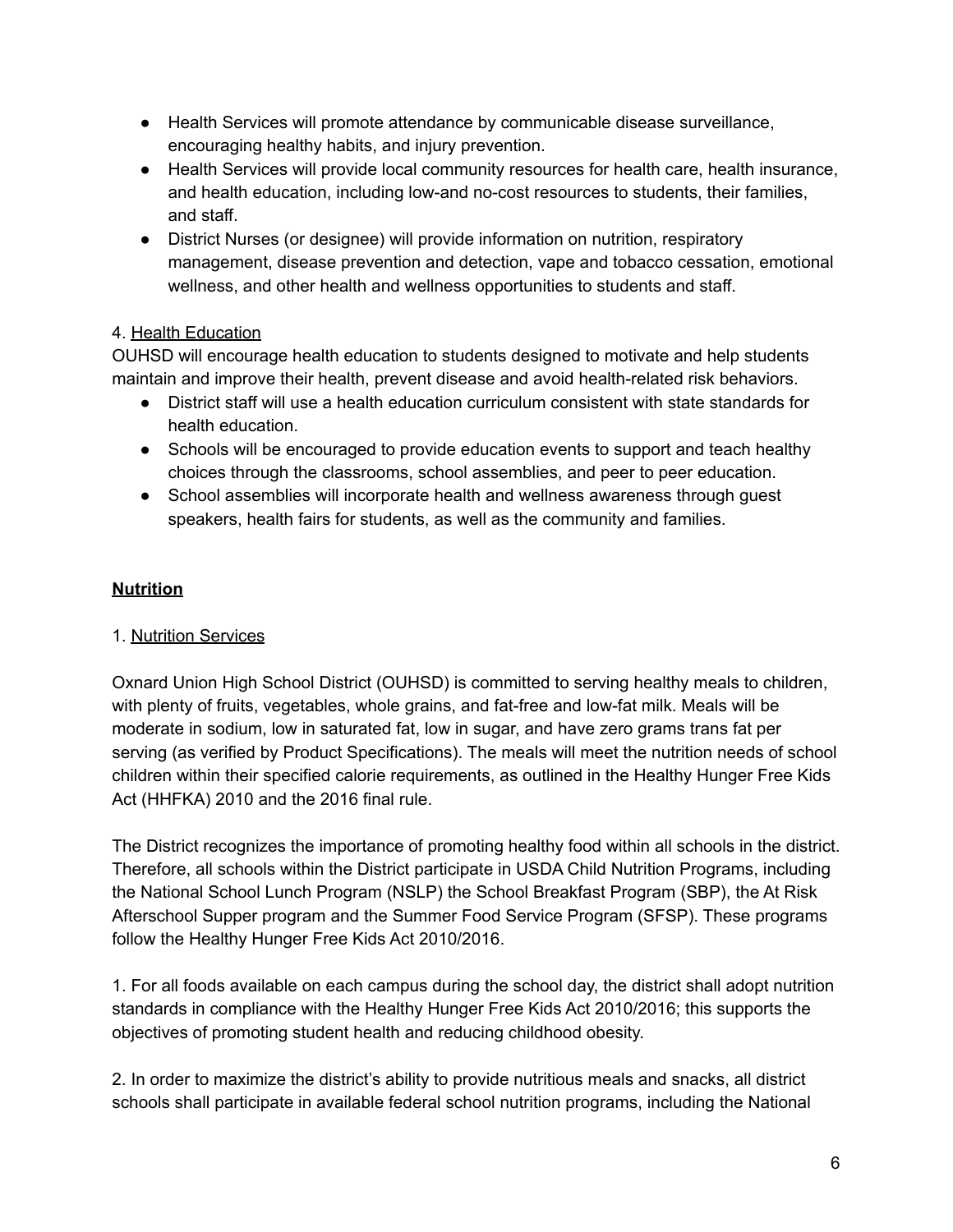School Lunch and School Breakfast Programs, as well as the At Risk Afterschool Supper programs.

3. The Board believes that foods and beverages sold to students at district schools, including those available outside the district's nutrition services program should support the health curriculum and promote optimal health. Nutritional standards adopted by the district for food and beverage sold through Nutrition Services, student stores, vending machines, or other venues, shall meet or exceed state and federal nutrition standards.

4. The Superintendent or designee shall encourage school organizations to use healthy food items or non-food items for fund-raising purposes, and all fundraisers involving food will comply with the USDA Smart Snack guidelines. The Superintendent or designee also shall require school staff to avoid the use of non-nutritious foods as a reward for students' academic performance, accomplishments, or classroom behavior.

5. The Superintendent or designee shall provide access to free, potable water during meal times in the food service area in accordance with Education Code 38086 and 42 USC 1758, and shall encourage students' consumption of water by educating them about the health benefits of water and serving water in an appealing manner.

#### 2. Food and Nutrition Standards

- Each school ensures foods and beverages sold and served on the school campus starting at midnight and up to one half hour after the school day will comply with the California Education code, California Code of Regulations and standards set in Healthy Hunger Free Kids Act 2010/2016.
- Each school will encourage fundraising efforts that support healthy eating by selling non-food items or foods that are low in fat, sodium and added sugars following the Competitive Food Regulations Smart Snacks initiative within HHFKA 2010/2016.
- Documentation of nutrition information for foods sold or served outside of Nutrition Services on school campuses, starting at midnight and up to one half hour after the school day, shall be provided to the Director, Nutrition Services prior to any food related fundraisers.
- No food outside the NSLP (reimbursable meal program) may be prepared on campus (with the exception of curriculum).
- Following the Healthy Hunger Free Kids Act 2010/2016 and Smart Snack Rules, Nutrition Standards (USDA and CDE policies) will apply in all locations and through all services where foods and beverages are sold, which may include, but are not limited to, a la carte options in cafeterias, vending machines, school stores, and snack, food carts, and school club fundraising events.
- All cafeterias and food serving areas on school sites are inspected twice a year by the county Health Department.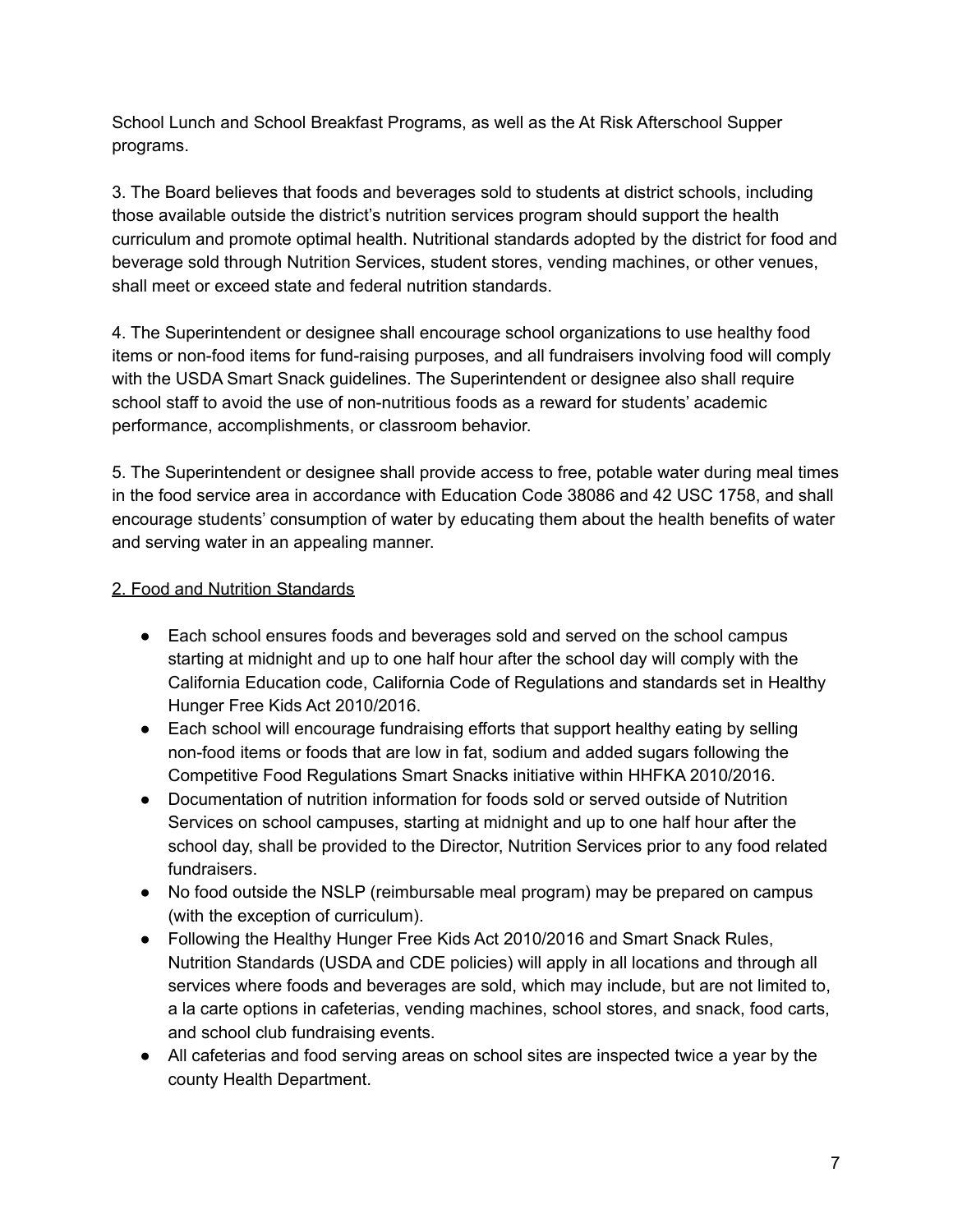- Food Safety and sanitation standards must be followed at all school-related events (including Booster Clubs, parent meetings, ASB and athletic events). Any persons handling food or utensils will:
	- Wash hands properly
	- Properly hold foods as correct temperatures: cold foods at or below 40 degrees Fahrenheit and hot foods at or above 135 degrees Fahrenheit – Temperatures must be documented and filed with event/fundraiser paperwork
	- Clean and sanitize utensils, equipment and work surfaces
	- Not handle food or utensils when sick
	- Not handle food with bare hands, gloves must be worn
	- Remove and discard any leftover food from the area
- To reinforce the school's nutrition standards, each school discourages the marketing and advertising of noncompliant foods and beverages through signage, vending machine fronts, logos, scoreboards, school supplies, advertisements in school publications, coupon or incentive programs, free giveaways, or other means.
- The practice of students selling food for personal gain will not be tolerated due to the dangers of spreading foodborne illness within the school community.
- Faculty lounges and other staff accessible locations will include vending machines that promote healthy choices.
- Schools will encourage non-food rewards for recognition of classroom success and achievement.
- Homemade foods will not be allowed to be sold or shared in classroom parties for students during the school day. This does not apply to students' lunches and snacks brought from home for individual consumption.

# 3. Encourage Healthy Food and Beverage Choices

- The District will promote healthy food and beverage choices and practices for all students throughout the school campus, as well as **encourage participation** in school meal programs. This promotion will occur through at least these specific areas:
- Meals are accessible to all students and will cater to special diets and individual needs as communicated to Nutrition Services.
- Students are provided at least 20 minutes to eat their lunch; and do not need to wait more than ten minutes in line to buy lunch.
- Meals are appealing and attractive to students.
- Meals are served in clean and pleasant settings.
- Meals meet or exceed current nutrition requirements established by local, state, and Federal statutes and regulations.
- Daily fruit and vegetable options are displayed in a location in the line of sight and reach of students.
- The Superintendent and designee will encourage the development of a Student Wellness Officer at each site. Student Wellness Officer will assist with promotion of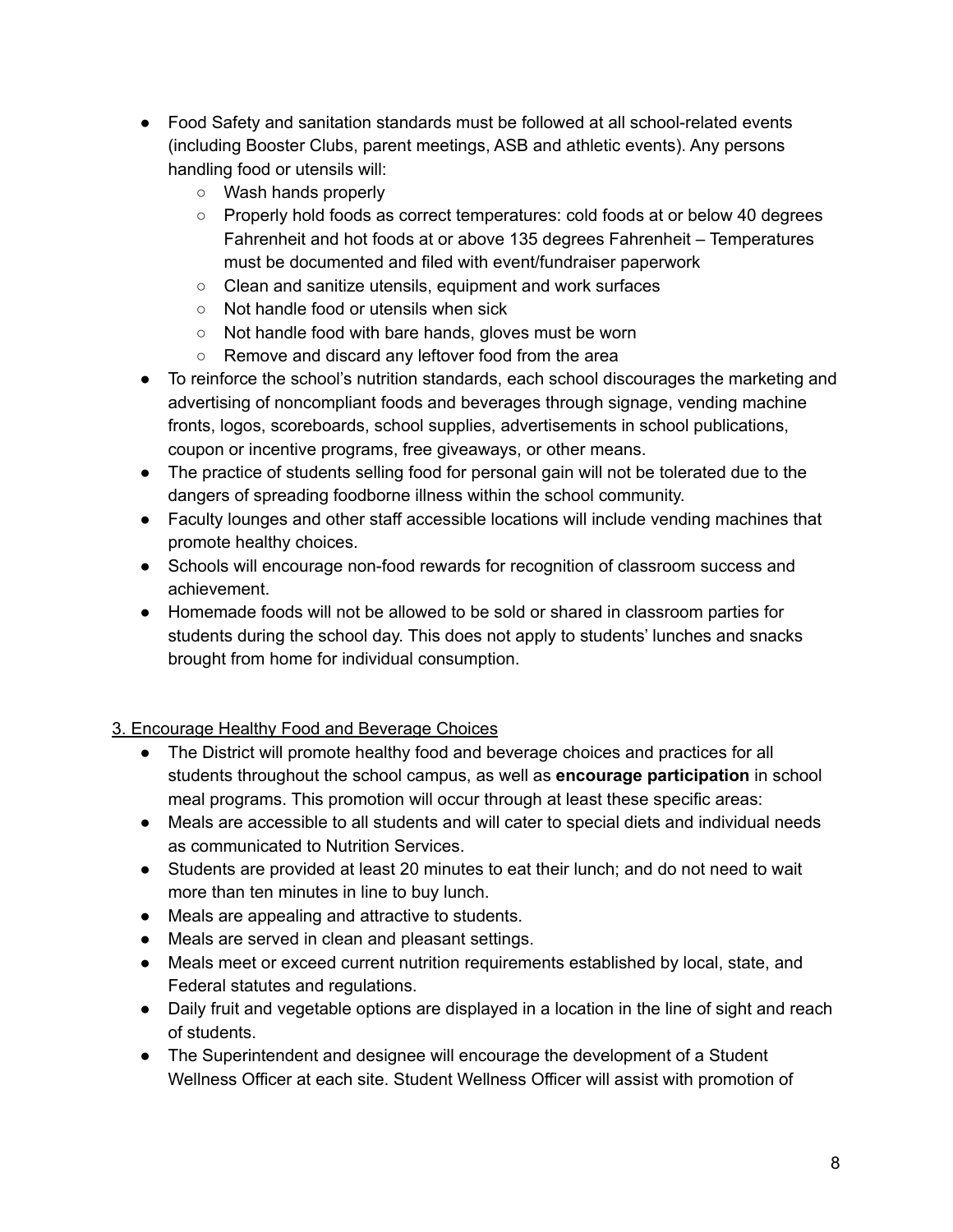healthy behaviors through development of school wide events which tie into the district's overall health and wellness goals.

- Student Wellness Officer will promote participation and support in the schools Nutrition Services program by reaching out to students, faculty, and parents with opportunities for Nutrition Services menu tasting events, as well as providing information to ASB regarding proper processes for school fundraisers and events during the school day.
- Farm to School Program is supported by the district and will ensure that Nutrition Services provides fresh, locally grown, and high quality produce for students.
- Student Wellness Officer leads efforts to include student feedback about school meals using surveys, taste testing opportunities that will inform menu development.
- Student artwork is displayed in the service and/or dining areas.
- Daily announcements are used to promote and market menu options.
- Menus are posted on the District website and will include nutrient content and ingredients.
- Nutrition information for all programs (i.e. SBP, NSLP, Supper Meals and Summer Meals) offered within the District will be provided to parents and students via the Nutrition Services department website.
- ASB Directors will require all food related events and food items sold at fundraisers to be included on Calendar Request forms or other paperwork needed for fundraiser approval, to ensure compliance with District nutritional standards and avoid competing with the Nutrition Services program.
- All foods and beverages available on the school campus will promote optimal health and will meet or exceed state and federal guidelines.
- Nutrition Services employs well-prepared staff, efficiently serving appealing choices of compliant, nutritious foods at meal times.
	- $\circ$  All staff members, especially those serving, have been trained to politely prompt students to select and consume the daily fruit and vegetable options with their meal.
	- The department will provide professional development for Nutrition Services staff on the Wellness Policy requirements.
	- Annual training on policies and procedures regarding the USDA and CDE requirements for the reimbursable meal program will be provided to all Nutrition Services Staff.
	- Nutrition Services staff will be annually trained in food safety, Hazard Analysis Critical Control Point (HACCP).

## **Education**

# 1.Nutrition Education

- The Board shall adopt goals for nutrition promotion and education, physical activity, and other school-based activities that are designed to promote student wellness in a manner that the district determines appropriate.
- The district's nutrition education and physical education programs shall be based on research, shall be consistent with the expectations established in the state's curriculum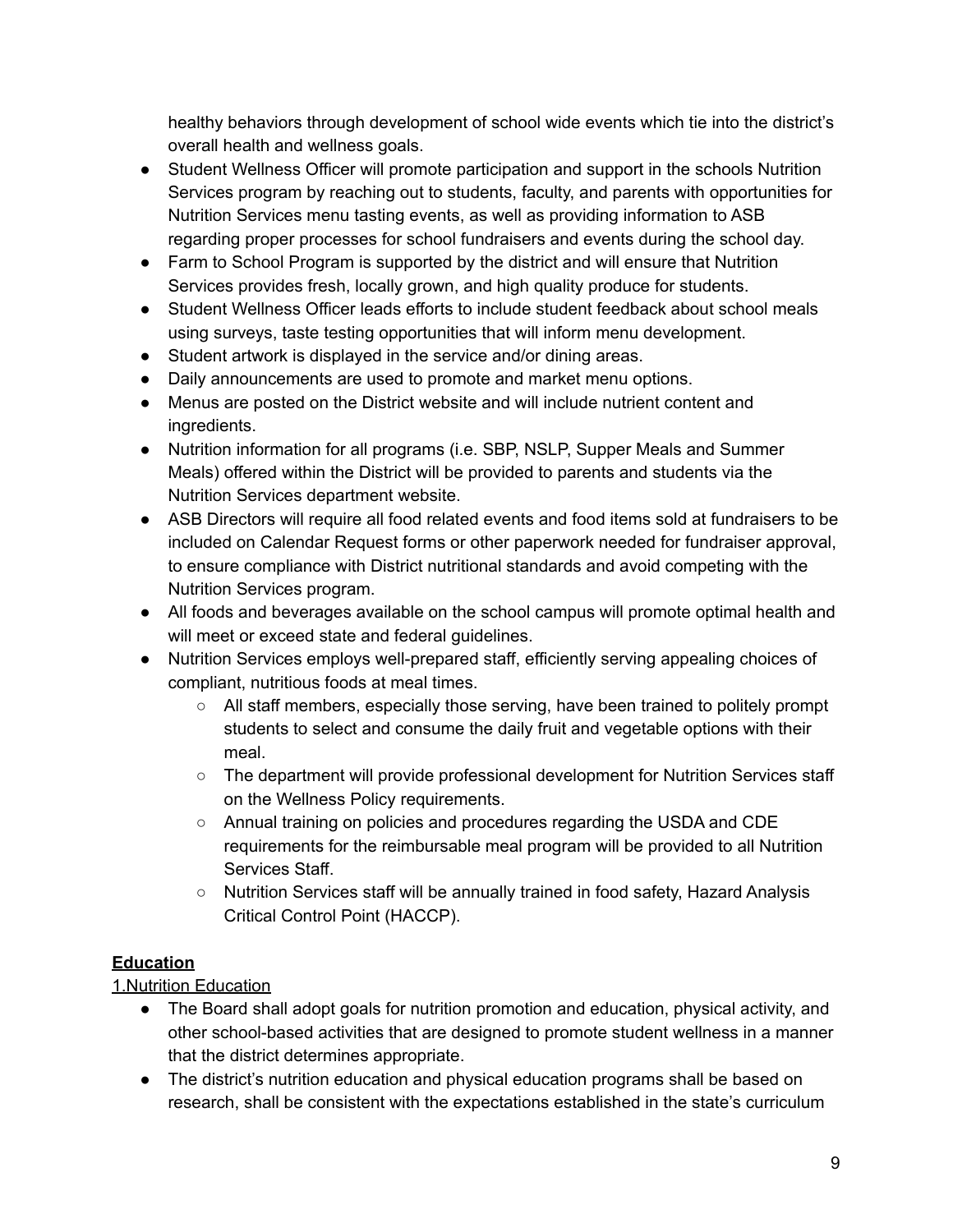frameworks and content standards, and shall be designed to build the skills and knowledge that all students need to maintain a healthy lifestyle.

- The nutrition education program shall include, but is not limited to, information about the benefits of healthy eating for learning disease prevention, weight management, and oral health. Nutrition education shall be provided as part of the healthy education program and, as appropriate, shall be integrated into other academic subjects in the regular educational program, before-and after-school programs, summer learning programs, and school garden programs.
- It is recommended that Nutrition Education be provided within the 9th and 10th grade physical education classes, as well as in site specific specialty programs and classes.
- It is recommended that Nutrition Education courses are presented by a Registered Dietician/Nutrition Educator through coordinated efforts between Education Services, Curriculum, and Nutrition Services.
- Nutrition education events may be coordinated through the Student Wellness Officer.
- Nutrition education will link with school meal programs, cafeteria nutrition promotion activities, school gardens, and the district's Farm to School program.
- Utilizing school gardens for Nutrition Education engagement is a research-based strategy that encourages students to increase fruit and vegetable intake.
- Nutrition education will increase collaboration with athletic trainers, athletic directors and athletic coaches to provide student athletes additional nutrition education

## 2.Physical Activity and Physical Education

The primary goals for a school's physical activity and physical education components are to provide opportunities for every student to develop the concepts, knowledge and skills for age appropriate physical activity; maintain physical fitness; regularly participate in physical activity; and understand the short-and long-term benefits of a physically active and healthy lifestyle.

The District will provide students with physical education using an age-appropriate, sequential physical education curriculum consistent with national and state standards for physical education. The physical education curriculum will promote the benefits of a physically active lifestyle and will help students develop skills to engage in lifelong healthy habits, as well as incorporate essential health education concepts.

## 3. Physical Education (PE) Standards

- The Board shall adopt goals for nutrition promotion and education, physical activity, and other school-based activities that are designed to promote student wellness in a manner that the district determines appropriate.
- Students in grades 9-12 shall be provided opportunities to be physically active on a regular basis. Opportunities for moderate to vigorous physical activity shall be provided through physical education courses and may also be provided through the following: Marching Band, school athletic programs, extracurricular programs and school clubs, before-and after school programs, programs encouraging students to walk or bicycle to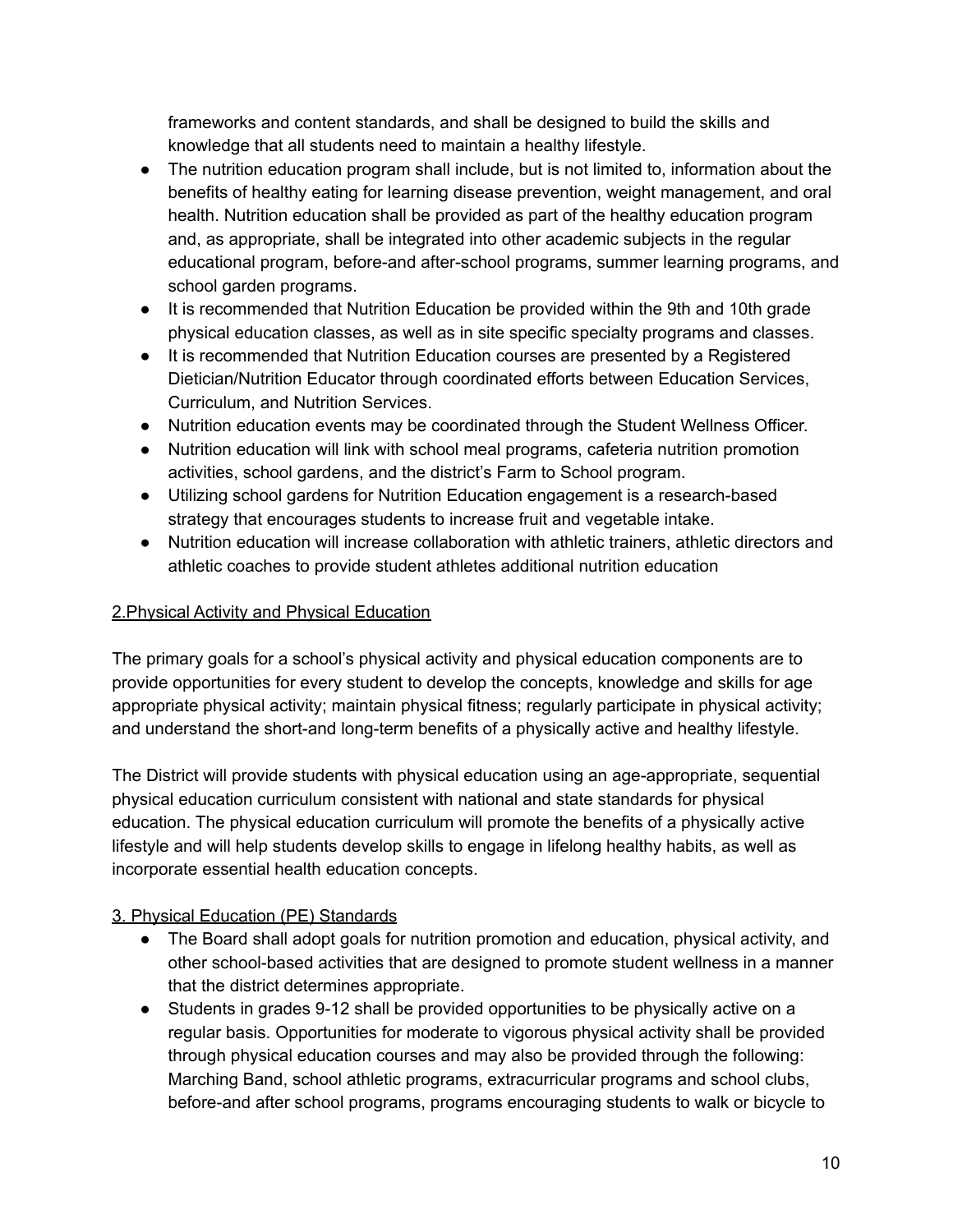and from school, in-class physical activity breaks, and other structured and unstructured activities.

- Students unable to participate in PE are offered alternative assignments and adaptive PE or medical PE programs.
- The Board may enter into a joint use agreement or memorandum of understanding to make district facilities or grounds available for recreational or sports activities outside the school day, and/or to use community facilities to expand student's access to opportunity for physical activity.
- The district's nutrition education and physical education programs shall be based on research, shall be consistent with the expectations established in the state's curriculum frameworks and content standards, and shall be designed to build the skills and knowledge that all students need to maintain a healthy lifestyle.
- The District's physical education curriculum will follow the California State Physical Education K-12 Standards.
- All secondary students are required to take the equivalent of two academic years of physical education.
- The District's physical education program will support student physical fitness through individualized fitness and activity assessments, and will use criterion-based reporting for each student.
- The District recognizes that students are more attentive and ready to learn if provided with periodic breaks when they can be physically active or stretch. Thus, students will be offered periodic opportunities to be active or to stretch throughout the day on all or most days during a typical school week.
- The District will provide resources and links to resources, tools, and technology with ideas for physical activity breaks.
- Schools will encourage family and community members to support programs outside of the school that promote a healthy active lifestyle. Signage will be posted and information sent home regarding physical activity opportunities.

## **Staff, Family and Community Involvement**

OUHSD will integrate wellness activities across the entire school setting; from Nutrition Services, other food and beverage venues, and physical activity facilities. OUHSD will coordinate and integrate other initiatives related to physical activity, physical education, nutrition, and other wellness components so all efforts are complementary, not duplicative, and work towards the same set of goals and objectives promoting student well-being, optimal development, and strong educational outcomes.

The Superintendent or designee shall implement strategies for promoting staff wellness and for involving parents/guardians and the community in reinforcing students' understanding and appreciation of the importance of a healthy lifestyle.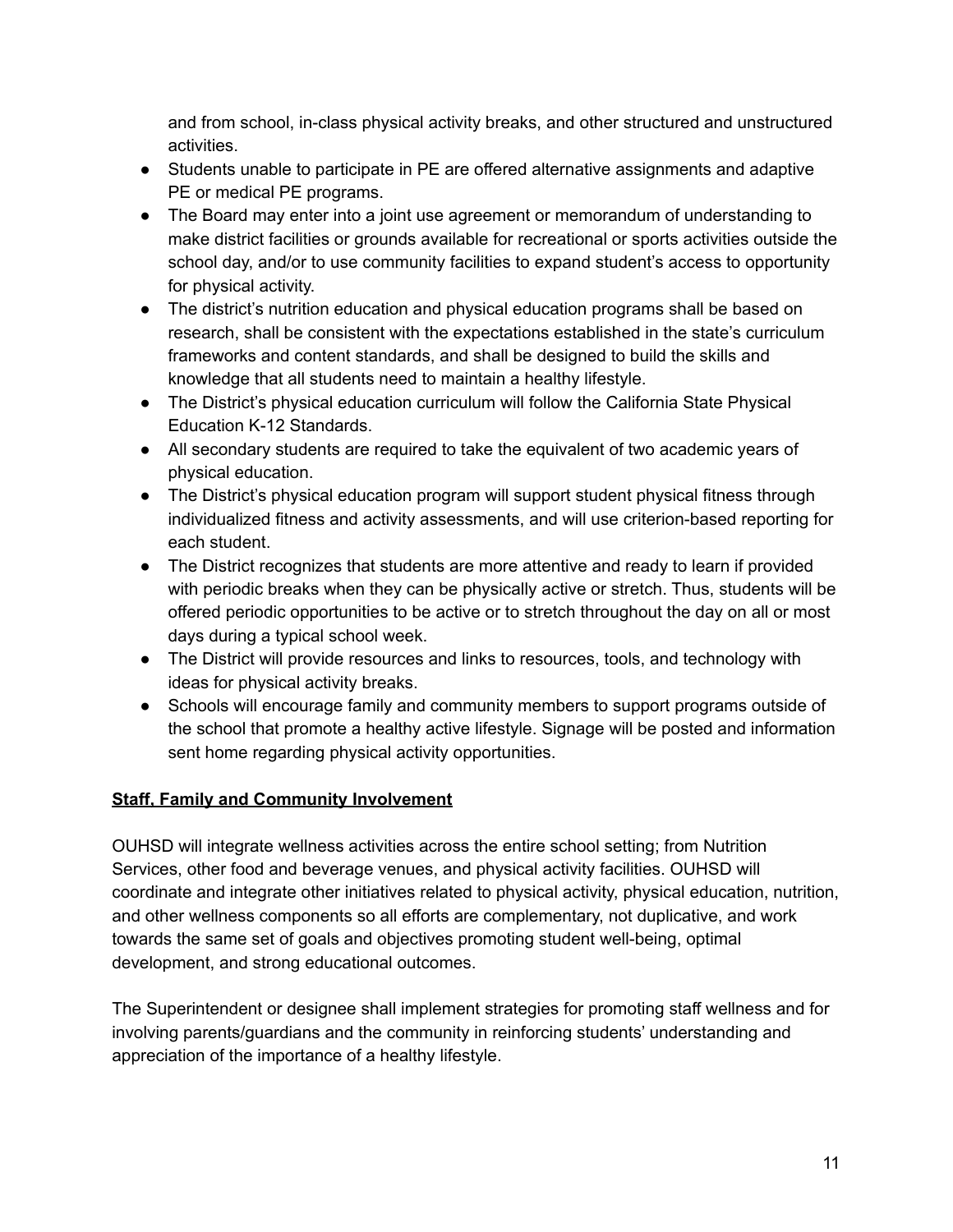- The Superintendent or designee may disseminate health information and/or the district's student wellness policy to parents/guardians through district or school newsletters, handouts, district/site meetings (parent/guardian meetings), district and school websites, and or other communications. Outreach to staff/community (parents/guardians) shall emphasize the relationship between student health and academic performance.
- In order to ensure that students have access to comprehensive health services, the district will provide access to mental and physical health services at or near district schools and/or may provide referrals to community resources.
- The Superintendent or designee shall encourage staff to serve as positive role models for healthy eating and physical fitness. He/she shall promote work-site wellness programs and may provide opportunities for regular physical activity among employees.
- A schedule of facilities available for use before/after school hours shall be circulated to district employees (i.e. open swim hours, track, courts, etc.) for recreational purposes.
- The District/Board may promote availability to access of school site facilities for use by partnering community agencies.
- Staff wellness opportunities shall be regularly offered to district employees to enhance their health knowledge and skills.
- The Governing Board of the Oxnard Union High School District recognizes that the success of district students and programs hinges on effective personnel. The Board shall actively support staff wellness by establishing safe and supportive working conditions that will attract and retain staff members who are highly qualified and dedicated to the education and welfare of students. The District's personnel policies and related regulations shall be designed to ensure a supportive, positive climate and shall be consistent with collective bargaining agreements and in conformance with state and federal law and regulations.
- In order to ensure the health and safety of our students, community partners who want to provide health services at school sites, such as screenings, vision or dental services, vaccinations, physical exams, and others, must be coordinated through the Health & Wellness Unit of the Family, School and Community Partnerships Department. This includes one-time as well as ongoing delivery of services to students.
- School Nurses: The District will continue to provide comprehensive, equitable, and general nursing services by credentialed School Nurses to all students. Services include case management of students with chronic health conditions, state-mandated screenings and audits, special education assessments, health education, and health-related training.
- Through a partnership between OUHSD, Ventura County, and community-based organizations, schools provide information for important medical, mental health, and health education services for students and community members regardless of insurance status or ability to pay, and are committed to reducing the unmet need for health care services among OUHSD youth and their families.
- Behavioral Health: Because good mental health is critical to a student's ability to learn, the District shall collaborate with local and state health, mental health, and social service providers in order to offer integrated mental health services in district schools, including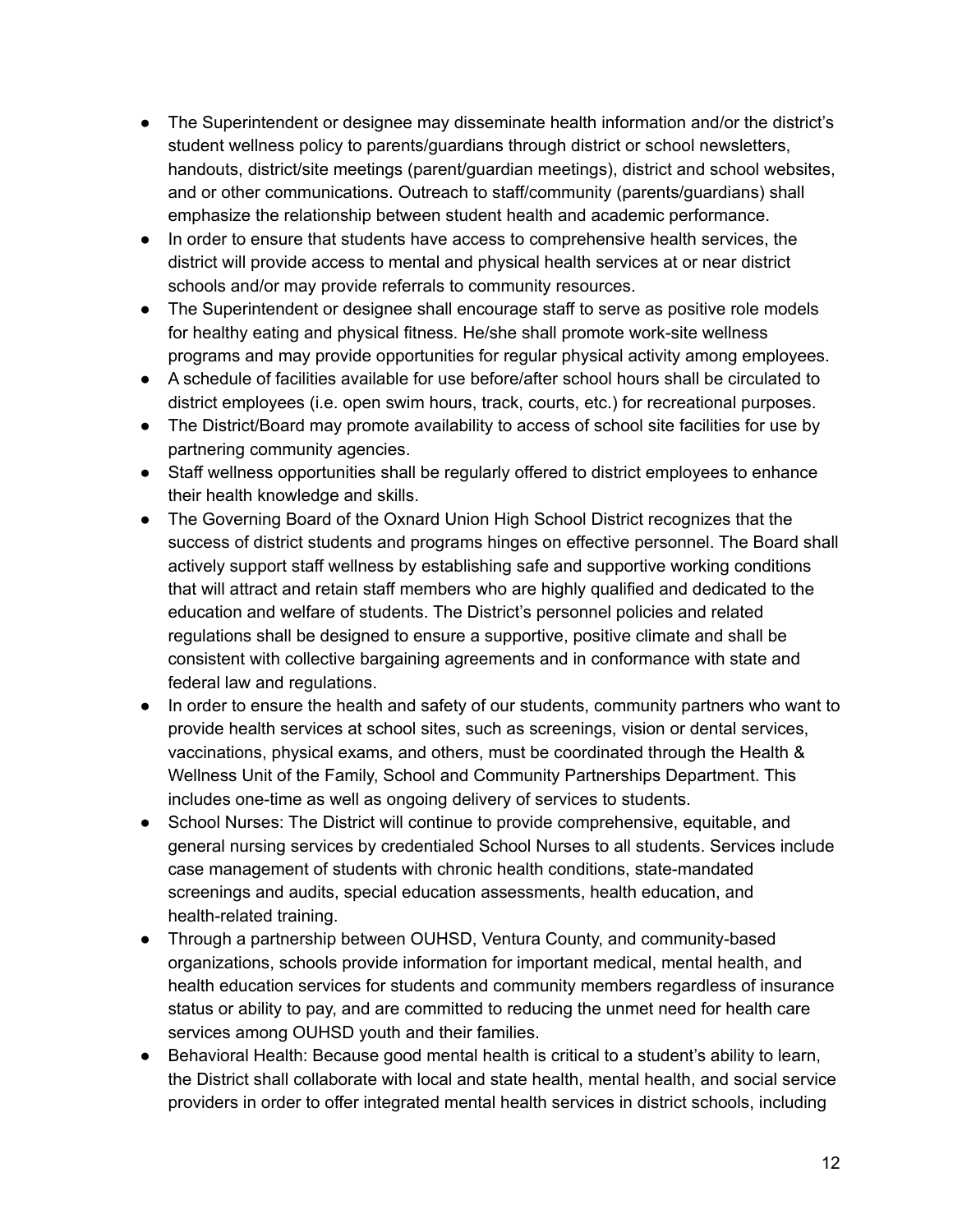crisis response; and to provide equitable access to mental health and other health care services to all students within OUHSD.

- Referrals, Coordination, and COST: The District acknowledges that while our schools play a critical role in helping children access health care services, it is essential to achieve this in collaboration with local agencies and community-based organizations.
- The Superintendent (or designee) will develop opportunities for parents to participate in health and wellness classes through the parent center.
- The Superintendent and designee will encourage the development of a Student Wellness Officer at each site. The Student Wellness Officer will reach out to students, parents, and the community in an effort to promote the district's commitment to health and wellness for all staff and students.
- An Employee Assistance Program (EAP) is available for OUHSD staff through the Ventura County Office of Education program.
- Community-based partnerships are encouraged to promote a healthy lifestyle for OUHSD students and staff.

## **Sustainability, Implementation, Evaluation and Monitoring of the Wellness Policy**

The Superintendent shall designate one person within the District and at each school site who is charged with operational responsibility to ensure each school site complies with this policy. Schools are to utilize this policy to develop their own internal procedures to ensure compliance with the OUHSD Wellness Policy. The Superintendent (or designee) shall assess the implementation and effectiveness of this policy every year in May. The evaluations shall include:

- The extent to which District schools are in compliance with this policy.
- A description of the progress made in attaining the goals of the OUHSD Wellness Policy

The Superintendent (or designee) shall establish indicators that will be used to measure the implementation and effectiveness of district activities related to student wellness. Any curriculum used for instruction shall be Board approved, sequential, developmentally appropriate, medically accurate, and science-based or research-validated.

The District Wellness Committee will meet twice a year (at the beginning and the end of the school year) to set goals and needs of the District, as well as review end of year evaluations completed at each school site. The evaluation process shall assess whether the issues identified in the policy are making a difference on student, parent and staff awareness and to identify successes, as well as barriers to success.

In order to efficiently support, monitor and evaluate the success of the District's Wellness Policy, under the direction of the school site Principal, school site wellness councils will be created at each school site. Recommended membership shall at least include, but are not limited to parents, representatives from Health Services, Nutrition Services, students from ASB and Student Wellness Officer , school administration, school counselor, one faculty member from the